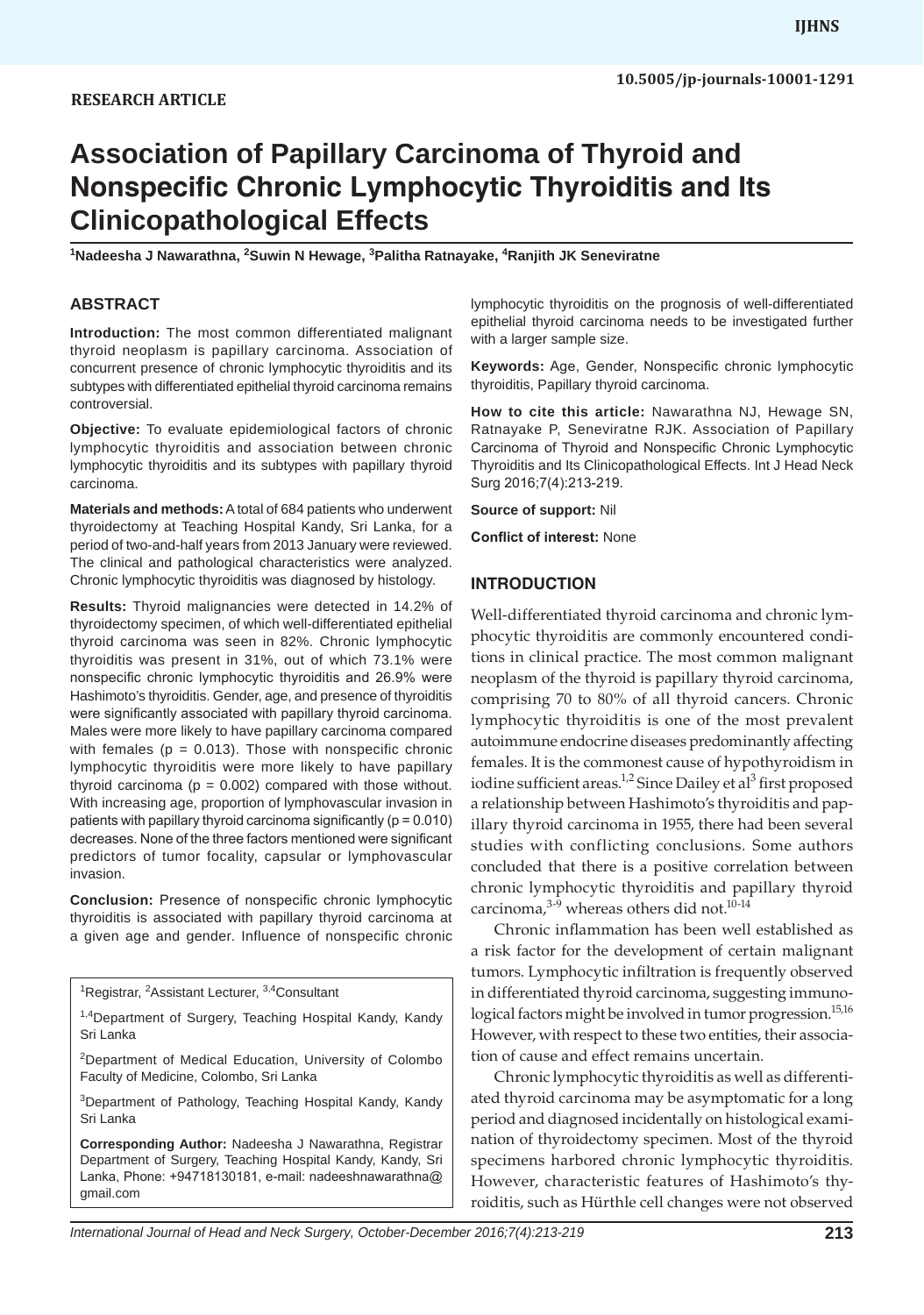

**Fig. 1:** Papillary carcinoma with chronic nonspecific lymphocytic thyroiditis (×40)



**Fig. 2:** Papillary carcinoma with chronic nonspecific lymphocytic thyroiditis (×10)



**Fig. 3:** Chronic nonspecific lymphocytic thyroiditis

in most of the histological examinations. The lymphocytic infiltrate is focal and lymphoid follicle formation is rare in this form of chronic lymphocytic thyroiditis. It is observed that this form of nonspecific lymphocytic thyroiditis also coexisted with differentiated thyroid carcinoma (Figs 1 to 3). Some authors related this form of thyroiditis to inadvertent use of iodide salt, which had led to the destruction of thyroid gland itself due to chronic inflammatory reaction.17

The results of most of the studies do not lead to definitive conclusions. Some evidence suggests that nonspecific focal or multifocal lymphocytic infiltrates may occur more frequently in cases of papillary thyroid carcinoma, possibly indicating that the tumor can exert some degree of influence on the rest of the gland. Some authors have reported that the presence of chronic lymphocytic thyroiditis, especially Hashimoto's thyroiditis in patients with papillary thyroid carcinoma, is associated with a less aggressive clinical presentation and course,18-20 while other studies have not found a similar effect.<sup>21,22</sup> The objective of this study was to evaluate the prevalence of an association between chronic lymphocytic thyroiditis and papillary thyroid carcinoma, and to compare clinicopathological characteristics of patients with papillary thyroid carcinoma in association with the presence or absence of chronic lymphocytic thyroiditis in a large institutional series of patients who underwent thyroidectomy.

# **materials and METHODS**

# **Patients**

The histopathological records of all the patients with goiter who underwent total thyroidectomy irrespective of the underlying indication at Teaching Hospital, Kandy, Sri Lanka, within the period from January 2013 to June 2015 were reviewed. A total of 702 thyroidectomy specimen reports were initially included in the study, out of which, 684 were used in the final analysis after excluding cases with missing data. The following variables were entered into a dedicated database: Age and gender of patient; presence of chronic lymphocytic thyroiditis and its subtype (Hashimoto's thyroiditis or nonspecific chronic lymphocytic thyroiditis); presence of malignancy and its type; in those with malignancy, presence of capsular invasion presence of lymphovascular invasion, multifocality, and tumor size.

# **Definitions and Pathology**

The diagnosis of chronic lymphocytic thyroiditis and its subtypes was based on histopathological findings. Thyroiditis was divided into Hashimoto's thyroiditis and nonspecific chronic lymphocytic thyroiditis depending on the presence of Hürthle cell changes and dense perifollicular lymphocytic infiltration with reactive lymphoid follicle formation, which is seen in Hashimoto's

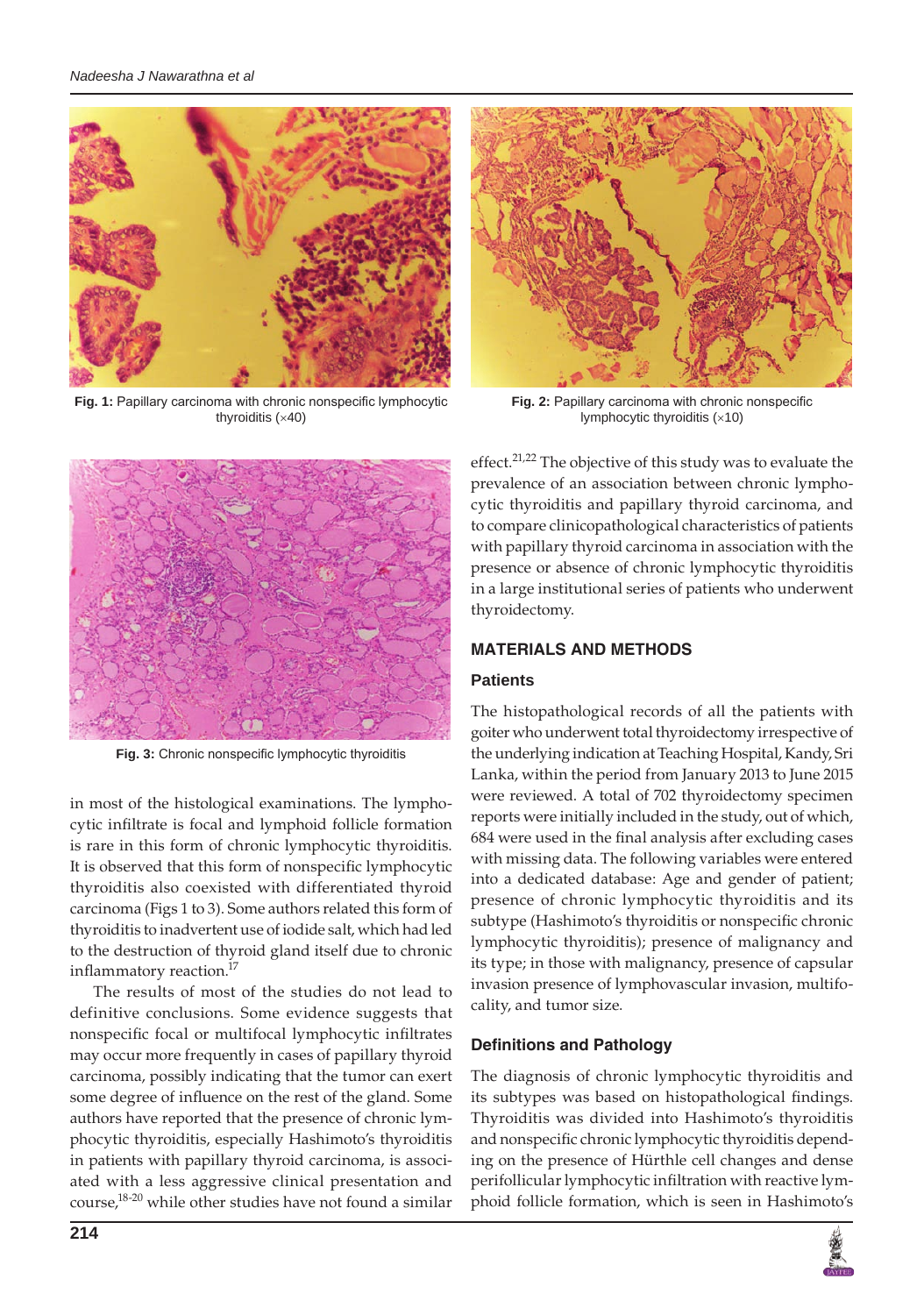*Association of Papillary Carcinoma of Thyroid and Nonspecific Chronic Lymphocytic Thyroiditis*

thyroiditis and absent or seen in lesser degree in nonspecific chronic lymphocytic thyroiditis.

In this study, tumors were considered multifocal when two or more malignant foci were found in the same gland. Capsular invasion was determined based on evidence of tumor infiltration beyond the capsule of the thyroid gland on microscopic examination. All data were collected by the same researcher and all pathologic reviews were performed by the same consultant pathologist.

#### **Statistical Analysis and Ethical Aspect**

Univariate statistics, such as frequencies, percentages, means, and standard deviations were calculated in describing the data. Multiple logistic regression was used in modeling binary response variables, such as presence of thyroid malignancy, lymphovascular/capsular invasion, and presence of multifocality of the tumor. Multiple linear regression was performed in analyzing the relationship of tumor size with predictor variables. All tests considered a significance level of 5%. The authors guarantee the preservation of data and the confidentiality of the material obtained. Ethical approval was obtained from the Institutional Ethical Review Board.

#### **RESULTS**

Out of the 684 thyroidectomy specimen reports considered within the study period, 611 (89%) were from female patients. Mean age of patients who had undergone thyroidectomy was 48 years (standard deviation [SD] = 12.5). Histopathological reports on the surgically removed thyroid specimens indicated the presence of chronic lymphocytic thyroiditis in 212 (31.0%), out of which 57 (26.9%) had Hashimoto's thyroiditis and 155 (73.1%) had nonspecific chronic lymphocytic thyroiditis without Hurthloid changes. Presence of malignancy was established in 97 (14.2%) cases. The types and frequencies of thyroid malignancies detected are shown in Table 1. There were 43 cases where the thyroid harbored malignancy together with chronic lymphocytic thyroiditis.

Of the specimens with malignancy, 49.5% showed lymphovascular invasion and 51.6% had capsular inva-

**Table 1:** Frequency of different types of thyroid malignancies documented in the histopathological reports

| about notified in the motopathological reports |               |  |  |
|------------------------------------------------|---------------|--|--|
| Thyroid malignancy type                        | Frequency (%) |  |  |
| Papillary                                      | 54 (55.7%)    |  |  |
| Follicular                                     | 26 (26.8%)    |  |  |
| Medullary                                      | $8(8.2\%)$    |  |  |
| Lymphoma                                       | $4(4.1\%)$    |  |  |
| Other                                          | 5(5.2%        |  |  |
| Total                                          | 97 (100.0%)   |  |  |

**Table 2:** Logistic regression analysis output for presence of papillary carcinoma of thyroid

|                              | Estimate | Significance Odds |       | odds ratio | 95% CI for |
|------------------------------|----------|-------------------|-------|------------|------------|
| Model terms                  | (beta)   | (p)               | ratio | Lower      | Upper      |
| Gender (male) <sup>a</sup>   | 0.957    | 0.013             | 2.603 | 1.227      | 5.523      |
| Age                          | $-0.044$ | < 0.001           | 0.957 | 0.934      | 0.981      |
| Thyroiditis <sup>b</sup>     |          | 0.007             |       |            |            |
| Thyroiditis<br>(Hashimoto)   | $-0.143$ | 0.822             | 0.867 | 0.251      | 2.993      |
| Thyroiditis<br>(nonspecific) | 0.939    | 0.002             | 2.557 | 1.397      | 4.680      |
| Constant<br>(intercept)      | $-0.892$ | 0.102             |       |            |            |

<sup>a</sup>The variable Gender has two levels, with females taken as the reference category; <sup>b</sup>The variable Thyroiditis has three levels with "No thyroiditis" taken as the reference category, with the other two being Hashimoto's and nonspecific lymphocytic thyroiditis

sion. Multifocal tumors constituted 28.7% of the malignancies. The size of tumors ranged from 3 to 120 cm, with a mean of 28.3 cm (SD = 26.6).

To study the association of papillary thyroid carcinoma with chronic lymphocytic thyroiditis, logistic regression analysis was performed. Presence of malignancy was modeled using the dependent variables: Type of thyroiditis (categories being: No thyroiditis, Hashimoto's thyroiditis, and nonspecific chronic lymphocytic thyroiditis), age, and gender. The analyses were also done separately for papillary thyroid carcinoma.

When analyzing the 54 cases of papillary carcinoma, all three factors considered were significant predictors of presence or absence of papillary carcinoma (Table 2).

Gender was significant at  $p = 0.013$ . Males were more likely to have papillary carcinoma in our population compared with females. The odds ratio was 2.603 [95% confidence interval (CI) = 1.227–5.523], which means that males had 2.6 times the odds of developing papillary carcinoma compared with females when age and thyroiditis type were kept fixed.

With increasing age, the proportion with papillary carcinoma significantly ( $p < 0.001$ ) decreased. The odds ratio was  $0.957$  (95% CI = 0.934–0.981), which means with each year of increase in age, the odds of developing papillary carcinoma decreases by 4.3%, for a given gender and thyroiditis type.

Those with nonspecific lymphocytic thyroiditis were more likely to have papillary carcinoma of the thyroid  $(p = 0.002)$  than those without thyroiditis. Odds ratio for this was 2.557 (95% CI = 1.397-4.680). Those with nonspecific lymphocytic thyroiditis are therefore, 2.5 times more likely to have papillary carcinoma than those without thyroiditis, at a given age and gender.

Having Hashimoto's thyroiditis was not found to be associated with papillary carcinoma in this series

*International Journal of Head and Neck Surgery, October-December 2016;7(4):213-219* **215**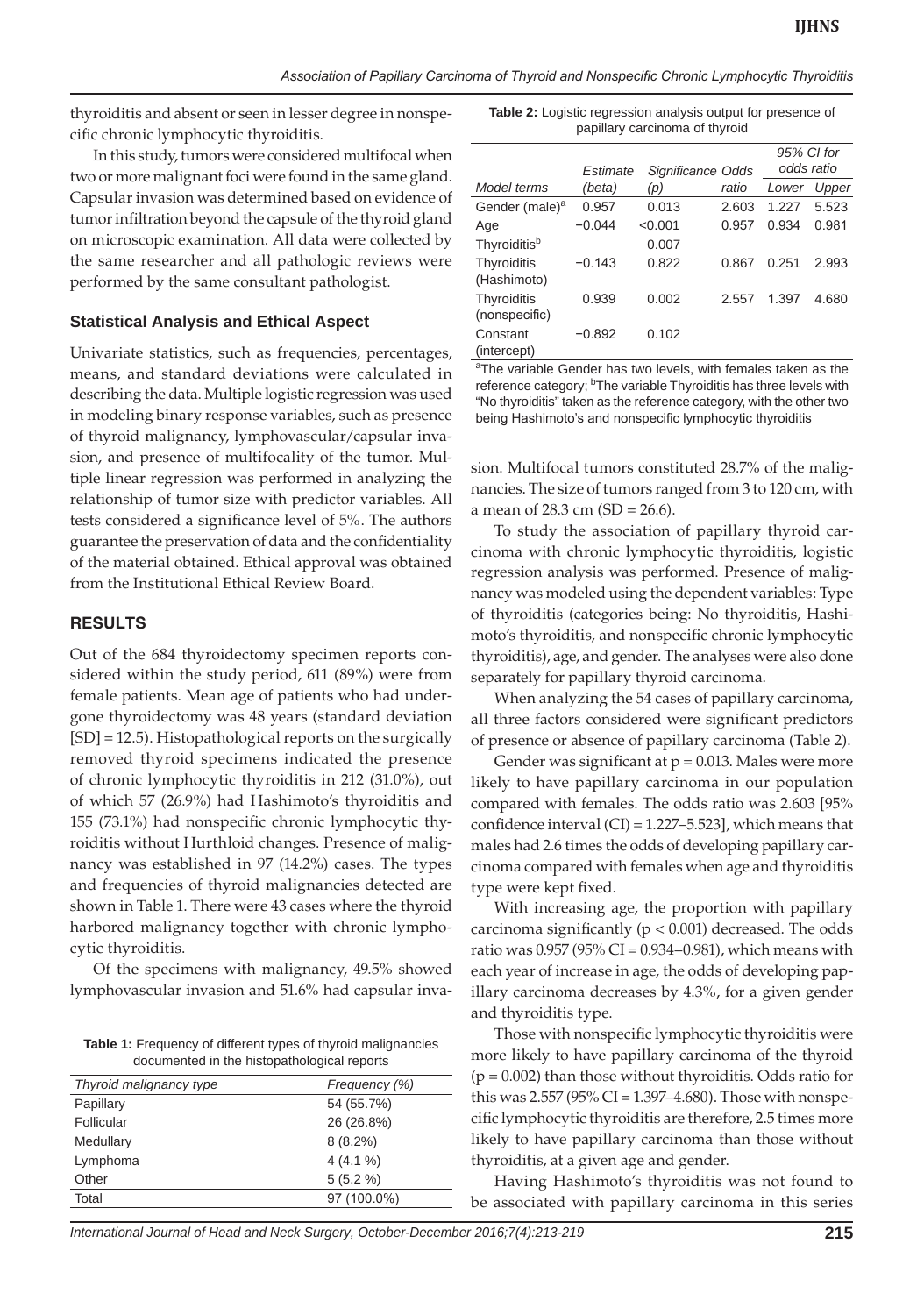| <b>Table 3:</b> Logistic regression analysis output for presence of |  |
|---------------------------------------------------------------------|--|
| lymphovascular invasion in papillary carcinoma of thyroid           |  |

|                              |          | <b>Estimate Significance</b> | Odds  | odds ratio | 95% CI for |
|------------------------------|----------|------------------------------|-------|------------|------------|
| Model terms                  | (beta)   | (p)                          | ratio | Lower      | Upper      |
| Gender (male) <sup>a</sup>   | 0.779    | 0.318                        | 2.180 | 0.472      | 10.072     |
| Age                          | $-0.091$ | 0.010                        | 0.913 | 0.852      | 0.979      |
| Thyroiditisb                 |          | 0.707                        |       |            |            |
| Thyroiditis<br>(Hashimoto)   | 1.263    | 0.405                        | 3.535 | 0.182      | 68.823     |
| Thyroiditis<br>(nonspecific) | 0.101    | 0.879                        | 1.106 | 0.302      | 4.044      |
| Constant<br>(intercept)      | 2.679    | 0.052                        |       |            |            |

<sup>a</sup>The variable Gender has two levels, with females taken as the reference category; <sup>b</sup>The variable Thyroiditis has three levels with "No thyroiditis" taken as the reference category, with the other two being Hashimoto's and nonspecific lymphocytic thyroiditis

**Table 5:** Logistic regression analysis output for presence of multifocality in papillary carcinoma of thyroid

|                                   |          | Estimate Significance<br>Odds |       | 95% CI for<br>odds ratio |        |
|-----------------------------------|----------|-------------------------------|-------|--------------------------|--------|
| Model terms                       | (beta)   | (p)                           | ratio | Lower                    | Upper  |
| Gender<br>$(male)^a$              | $-0.127$ | 0.868                         | 0.881 | 0.196                    | 3.958  |
| Age                               | $-0.047$ | 0.104                         | 0.954 | 0.901                    | 1.010  |
| Thyroiditis <sup>b</sup>          |          | 0.417                         |       |                          |        |
| <b>Thyroiditis</b><br>(Hashimoto) | 1.407    | 0.303                         | 4.085 | 0.280                    | 59.621 |
| Thyroiditis<br>(nonspecific)      | 0.638    | 0.306                         | 1.893 | 0.557                    | 6.430  |
| Constant<br>(intercept)           | 0.913    | 0.446                         |       |                          |        |

<sup>a</sup>The variable Gender has two levels, with females taken as the reference category; <sup>b</sup>The variable Thyroiditis has three levels, with "No thyroiditis" taken as the reference category, with the other two being Hashimoto's and nonspecific lymphocytic thyroiditis

(compared with not having thyroiditis or having nonspecific lymphocytic thyroiditis).

Only age was found to be a significant predictor for lymphovascular invasion in papillary carcinoma of the thyroid (Table 3). With increasing age, the proportion of those with lymphovascular invasion in papillary carcinoma significantly decreased ( $p = 0.010$ ). The odds ratio was 0.913 (95% CI = 0.852–0.979), meaning with each year of increase in age, the odds of developing papillary carcinoma decreases by 8.7%.

None of the factors were significant predictors of capsular invasion in papillary carcinoma of thyroid according to the logistic regression analysis performed (Table 4).

Focality in papillary carcinoma of thyroid was also not predicted by any of the factors considered (Table 5).

When analyzing the relationship of tumor size with gender, age, and thyroiditis, multiple linear regression was used. According to the results, age was the only variable

| <b>Table 4:</b> Logistic regression analysis output for presence of |  |
|---------------------------------------------------------------------|--|
| capsular invasion in papillary carcinoma of thyroid                 |  |

|                              |          | Estimate Significance | Odds  | 95% CI for<br>odds ratio |        |
|------------------------------|----------|-----------------------|-------|--------------------------|--------|
| Model terms                  | (beta)   | (p)                   | ratio | Lower                    | Upper  |
| Gender (male) <sup>a</sup>   | $-0.061$ | 0.935                 | 0.941 | 0.218                    | 4.062  |
| Age                          | $-0.039$ | 0.168                 | 0.962 | 0.910                    | 1.016  |
| Thyroiditis <sup>b</sup>     |          | 0.897                 |       |                          |        |
| Thyroiditis<br>(Hashimoto)   | $-0.235$ | 0.863                 | 0.790 | 0.055                    | 11.429 |
| Thyroiditis<br>(nonspecific) | 0.242    | 0.693                 | 1.274 | 0.382                    | 4.243  |
| Constant<br>(intercept)      | 0.753    | 0.520                 | 2.123 |                          |        |

<sup>a</sup>The variable Gender has two levels, with females taken as the reference category; <sup>b</sup>The variable Thyroiditis has three levels with "No thyroiditis" taken as the reference category, with the other two being Hashimoto's and nonspecific lymphocytic thyroiditis

**Table 6:** Multiple linear regression analysis output for tumor size in papillary carcinoma of thyroid

|                      | Estimate  | Standard | Significance |
|----------------------|-----------|----------|--------------|
| Model terms          | (beta)    | error    | (p)          |
| Gender <sup>a</sup>  | $-11.062$ | 7.234    | 0.133        |
| Age                  | 0.653     | 0.256    | 0.014        |
| Hashimotob           | 21.477    | 12.921   | 0.103        |
| Nonspecificb         | 3.193     | 5.977    | 0.596        |
| Constant (intercept) | 10.968    | 15.438   | 0.481        |

<sup>a</sup>The variable Gender was taken as a dummy variable, with males coded 1 and females coded 0; <sup>b</sup>The variables Hashimoto's and nonspecific lymphocytic thyroiditis were taken as dummy variables, with presence coded 1 and absence coded 0

out of the three that became significant (Table 6). Therefore, the presence (or absence) of Hashimoto's thyroiditis and nonspecific lymphocytic thyroiditis was not found to be significant factors in predicting size of thyroid tumors. Tumor size was shown to increase with advancing age.

## **DISCUSSION**

Papillary thyroid carcinoma is the commonest malignancy in the thyroid gland. Many factors had been studied to find out the causal relationship or as predictors of papillary thyroid carcinoma. In this study sample, presence of nonspecific lymphocytic thyroiditis, age, and gender were significant predictors of presence or absence of papillary thyroid carcinoma.

## **Nonspecific Chronic Lymphocytic Thyroiditis associated with Increased Incidence of Papillary Thyroid Carcinoma**

The association between thyroid lymphoma and papillary thyroid carcinoma with chronic lymphocytic thyroiditis is well established in some parts of the world. But influence of chronic lymphocytic thyroiditis on thyroid

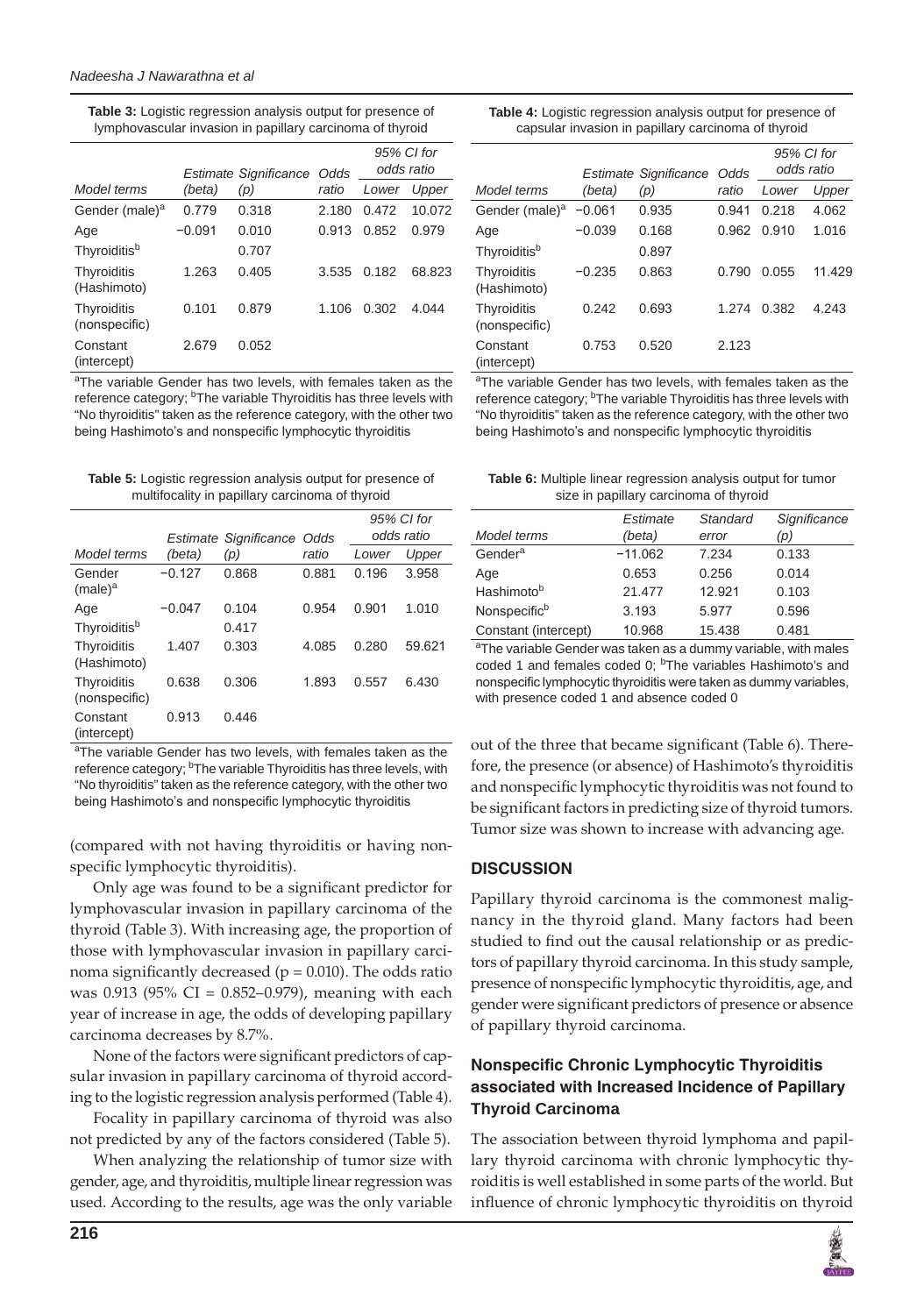malignancy in our country is needed to be studied. Although they represent spectrum of manifestations of chronic lymphocytic thyroiditis, various subtypes of thyroid lymphocytic infiltrate exist. Exact correlation and prognostic influences of these subtypes on differentiated thyroid carcinoma need to be assessed separately.

Lymphocytic thyroiditis is believed to be a disease with a range of histological features. At one end of the spectrum is Hashimoto's thyroiditis in which the thyroid tissue is affected secondary to immune-mediated insult, showing destruction and replacement of thyroid tissue by an infiltrate of reactive lymphocytes forming lymphoid follicles with active germinal centers and follicular epithelium of remaining follicles showing diffuse oxyphilia.

The World Health Organization (WHO) in 1993 recommended iodization of edible salt to prevent iodine deficiency. After introduction of iodization program, the number of thyroiditis patients recorded in the countries that used iodide salt appeared to increase. In Australia, there was a 50% increase in thyroiditis. The animal studies reviewed that iodine in excess can destroy thyroid tissue, leading to different form of thyroiditis.<sup>23</sup> Same WHO program was implemented in 1993 in Sri Lanka just after the WHO recommendations. Many studies done in Sri Lanka after initiation of the iodization program highlighted the use of unacceptable amount of iodine in different salt preparations.17 It was observed that most of these patients had higher prevalence of antithyroid peroxidase antibodies in contrast to the prevalence of antithyroglobulin antibodies. However, this study is still in the preliminary stages. $^{24}$ 

After the year 2000, Sri Lankan pathologists throughout the country had noticed increased numbers of patients with thyroiditis who presented with diffuse enlargement of thyroid gland with nonspecific chronic inflammation of the thyroid leading to chronic lymphocytic thyroiditis. Characteristically, these thyroids did not show Hurthloid changes seen in Hashimoto's thyroiditis and the lymphoid cell infiltrate was not as destructive as in Hashimoto's thyroiditis. Some of these patients with nonspecific chronic lymphocytic thyroiditis presented with well-differentiated thyroid malignancies. Some patients had two types of well-differentiated thyroid carcinomas (papillary and follicular) in the same thyroid.<sup>25</sup> However, it is needed to study this entity of thyroiditis in greater detail with clinicopathological and serological correlation.

Most studies have used Hashimoto's thyroiditis and nonspecific chronic lymphocytic thyroiditis interchangeably in order to assess association of thyroiditis with thyroid malignancy. In different studies, the incidence of thyroid cancer developing against the background of chronic lymphocytic thyroiditis has been reported to be between 0.5 and  $23\%$ .<sup>26-29</sup> Certain authors believe that there is a positive correlation between Hashimoto's

thyroiditis (a subtype of chronic lymphocytic thyroiditis) and papillary thyroid carcinoma. $^{3-9}$  Singh et al $^5$ and Repplinger et al<sup>8</sup> reported that the prevalence of thyroid cancer was significantly higher in patients with Hashimoto's thyroiditis compared with those without thyroiditis. In the present study, nonspecific chronic lymphocytic thyroiditis, a subtype of lymphocytic thyroiditis with similar histopathological features, was compared with existence and influence on differentiated thyroid carcinoma, and the results revealed nonspecific chronic lymphocytic thyroiditis was a significant predictor of presence of papillary thyroid carcinoma. Those with nonspecific chronic lymphocytic thyroiditis were 2.5 times more likely to have papillary thyroid carcinoma than those without thyroiditis, at a given age and gender.

Prognosis of thyroid cancers is affected by multiple clinicopathological factors, such as gender, age, tumor size, multifocality, capsular invasion, lymphovascular invasion, lymph node metastasis, and distant metastasis.<sup>30-32</sup> However, the influence of coexisting nonspecific chronic lymphocytic thyroiditis on the behavior of thyroid carcinoma is still debatable. Although majority of studies showed a protective effect of associated chronic lymphocytic thyroiditis, some studies reported a worse prognosis, while others pointed that it does not affect its prognosis.<sup>33-35</sup> Kashima et al<sup>18</sup> reported a mortality and disease-free interval of 5 and 85% after 10 years among the patients without associated thyroiditis, compared with 0.7 and 95% among cases with associated thyroiditis respectively. While lymphocytic infiltration is considered as an aggressive feature in breast and renal cell neoplasms, it is considered as a favorable prognostic indicator in hepatocellular carcinoma, melanoma, and transitional tumors of the bladder. But association of lymphocytic infiltration in different patterns with thyroid malignancy, especially with differentiated thyroid carcinoma, is yet to be evaluated. Although immune cell infiltration among some malignant tumors has prognostic benefit, presence of nonspecific chronic lymphocytic thyroiditis was not a significant predictor of focality, lymphovascular and capsular invasion in papillary thyroid carcinoma, indicating that presence of nonspecific chronic lymphocytic thyroiditis does not change the morbidity in patients with papillary thyroid malignancy in this sample. Malignancies in patients with chronic lymphocytic thyroiditis were not always multifocal, even though thyroiditis diffusely affects the gland.

## **With increasing Age, the Proportion with Papillary Thyroid Carcinoma significantly Decreases**

Although papillary thyroid carcinomas are common in middle age, some studies reported that with time, age distribution had changed in patients with papillary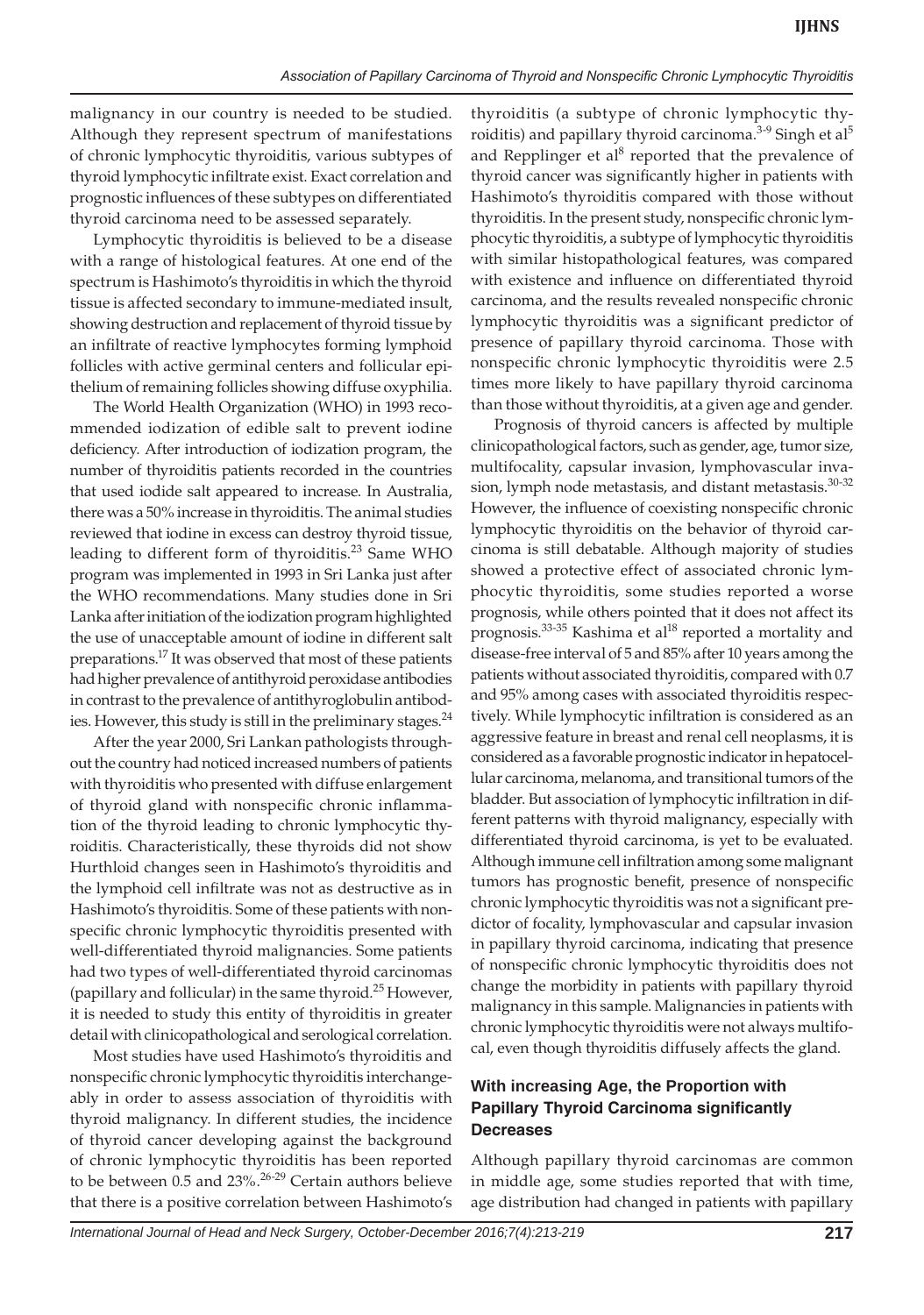thyroid carcinoma. When the number of new papillary thyroid carcinoma cases was compared over the last 20 years, the age group with the most new cases shifted from patients aged 25 to 34 years to patients aged 45 to 54 years. Although all age groups had an increase in new papillary thyroid carcinoma cases, the largest increase occurred in patients aged 45 to 54 years, with a 10-fold increase over the past 20 years.<sup>32</sup> But in our sample, the proportion of papillary thyroid carcinoma significantly decreased with increasing age.

# **With increasing Age, Proportion of Lymphovascular Invasion in Patients with Papillary Carcinoma significantly Decreases**

Thyroid cancer is unique among malignancies because age is an important prognostic indicator in the majority of staging systems. Multiple population-based studies, including the National Cancer Database report on 53,856 cases of thyroid cancer over a 10-year period and the Surveillance, Epidemiology, and End Results study on 15,698 thyroid cancer cases over an 18-year period, have found that age is an important independent prognostic indicator for well-differentiated thyroid cancer.  $36,37$  Increase of mortality rate starts from the age 40 to 45 years.<sup>38</sup> With the same degree of cancer involvement, patients aged <45 years have a distinctly different prognosis than those aged >45 years. Using the tumor–node–metastasis staging system for well-differentiated thyroid carcinoma, patients aged <45 years can have extensive distant metastases and, at maximum, have stage II disease, whereas if aged >45 years, tumor size, extrathyroidal extension, lymph node involvement, and distant metastases contribute to the classification of stage I–IV disease.<sup>39</sup> But age was not a significant predictor of focality or capsular invasion in papillary thyroid carcinoma according to the logistic regression analysis of these data. With increasing age, proportion of lymphovascular invasion in patients with papillary thyroid carcinoma significantly decreases.

# **Out of all Patients who underwent Thyroidectomy, Males were more Likely to have Papillary Thyroid Carcinoma compared with Females**

Papillary thyroid carcinoma mainly affects women, with a female-to-male ratio of 5:1 in Korea compared with 2.5:1 in the UK. But in this sample of patients with goiters who underwent thyroidectomy, male patients carried a high risk to be malignant than the females with similar conditions.

# **CONCLUSION**

There is a significant association between nonspecific chronic lymphocytic thyroiditis and papillary thyroid

carcinoma. Incidence of nonspecific chronic lymphocytic thyroiditis was significant and may contribute to the increased incidence of papillary thyroid carcinoma. Patients with chronic lymphocytic thyroiditis, especially nonspecific chronic lymphocytic thyroiditis, should be appraised more carefully to exclude any coexisting malignancy, especially in the presence of other risk factors, such as male gender and young patients. Causes for increased incidence of nonspecific chronic lymphocytic thyroiditis, papillary thyroid carcinoma, and the influences of nonspecific chronic lymphocytic thyroiditis on the prognosis of the thyroid carcinoma with 5-year survival should still need to be investigated with a larger sample size.

# **REFERENCES**

- 1. Caturegli P, De Remigis A, Chuang K, Dembele M, Iwama A, Iwama S. Hashimoto's thyroiditis: celebrating the centennial through the lens of the Johns Hopkins hospital surgical pathology records. Thyroid 2013 Feb;23(2):142-150.
- 2. Konturek A, BarczyNski M, Wierzchowski W, Stopa M, Nowak W. Coexistence of papillary thyroid cancer with Hashimoto thyroiditis. Langenbecks Arch Surg 2013 Mar;398(3):389-394.
- 3. Dailey ME, Lindsay S, Skahen R. Relation of thyroid neoplasms to Hashimoto disease of the thyroid gland. AMA Arch Surg 1955 Feb;70(2):291-297.
- 4. Hirabayashi RN, Lindsay S. The relation of thyroid carcinoma and chronic thyroiditis. Surg Gynecol Obstet 1965 Aug;121:243-252.
- 5. Singh B, Shaha AR, Trivedi H, Carew JF, Poluri A, Shah JP. Coexistent Hashimoto's thyroiditis with papillary thyroid carcinoma: impact on presentation, management, and outcome. Surgery 1999 Dec;126(6):1070-1076.
- 6. Ott RA, McCall AR, McHenry C, Jarosz H, Armin A, Lawrence AM, Paloyan E. The incidence of thyroid carcinoma in Hashimoto's thyroiditis. Am Surg 1987 Aug;53(8):442-445.
- 7. Okayasu I, Fujiwara M, Hara Y, Tanaka Y, Rose NR. Association of chronic lymphocytic thyroiditis and thyroid papillary carcinoma. A study of surgical cases among Japanese, and white and African Americans. Cancer 1995 Dec;76(11):2312-2318.
- 8. Repplinger D, Bargren A, Zhang YW, Adler JT, Haymart M, Chen H. Is Hashimoto's thyroiditis a risk factor for papillary thyroid cancer? J Surg Res 2008 Nov;150(1):49-52.
- 9. Kim KW, Park YJ, Kim EH, Park SY, Park do J, Ahn SH, Park do J, Jang HC, Cho BY. Elevated risk of papillary thyroid cancer in Korean patients with Hashimoto's thyroiditis. Head Neck 2011 May;33(5):691-695.
- 10. Haymart MR, Repplinger DJ, Leverson GE, Elson DF, Sippel RS, Jaume JC, Chen H. Higher serum thyroid stimulating hormone level in thyroid nodule patients is associated with greater risks of differentiated thyroid cancer and advanced tumour stage. J Clin Endocrinol Metab 2008 Mar;93(3):809-814.
- 11. Holm LE, Blomgren H, Lowhagen T. Cancer risks in patients with chronic lymphocytic thyroiditis. N Engl J Med 1985 Mar;312(10):601-604.
- 12. Rago T, Di Coscio G, Ugolini C, Scutari M, Basolo F, Latrofa F, Romani R, Berti P, Grasso L, Braverman LE, et al. Clinical features of thyroid autoimmunity are associated with thyroiditis on histology and are not predictive of malignancy in 570